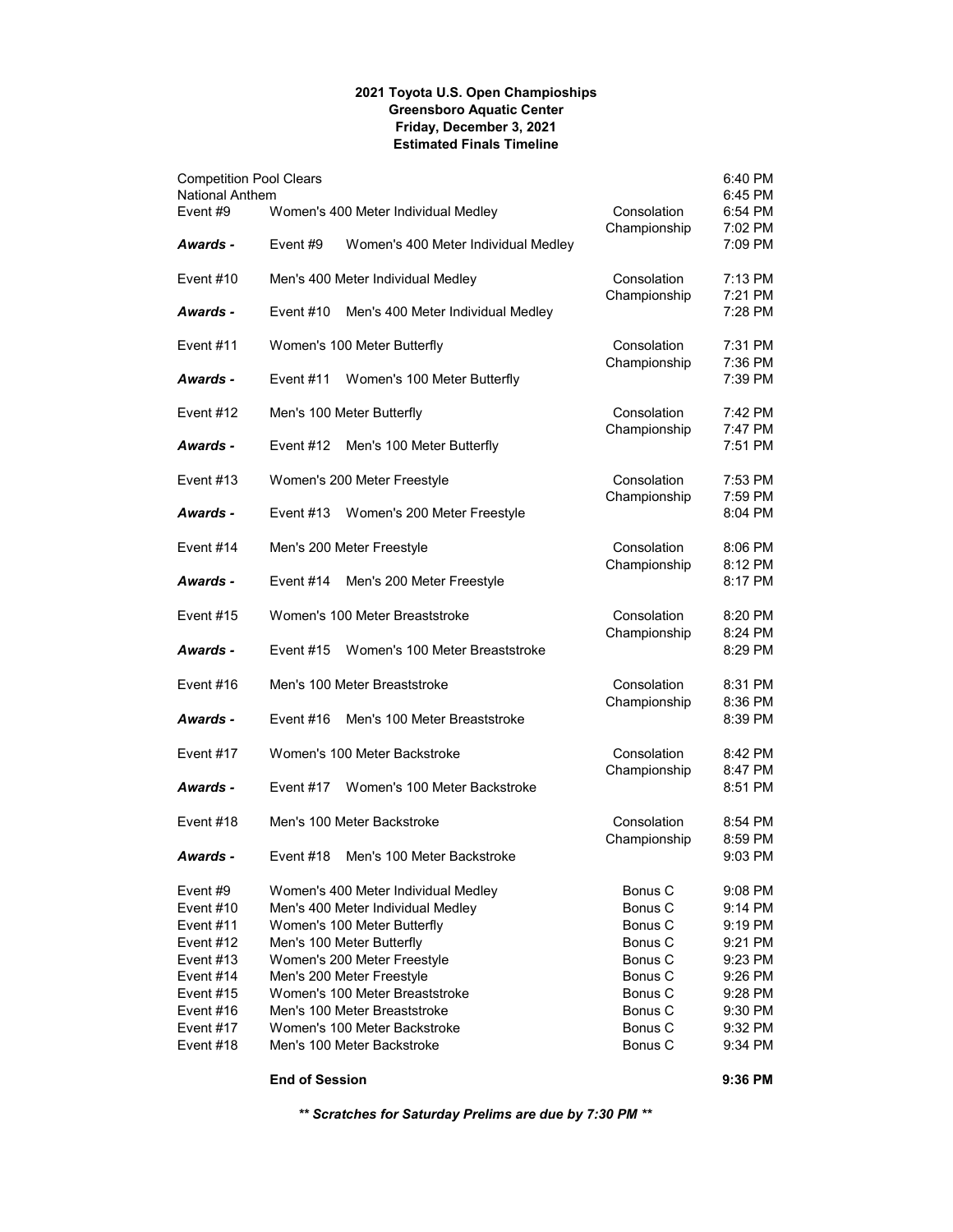**2021 Toyota US Open Championships - 12/1/2021 to 12/4/2021**

|                | Event 9 Women 400 LC Meter IM     |                              |                        |                                                    |                |
|----------------|-----------------------------------|------------------------------|------------------------|----------------------------------------------------|----------------|
|                | World:                            | 4:26.36                      | 8/6/2016               | Katinka Hosszu                                     |                |
|                | American:                         | 4:31.12                      | 6/29/2008              | <b>Katie Hoff</b>                                  |                |
|                | U.S. Open:                        | 4:31.07                      | 6/19/2015              | Katinka Hosszu                                     |                |
|                | US Open Meet:                     | 4:37.34                      | 12/6/2019              | <b>Melanie A Margalis</b>                          |                |
|                | Ir World:                         | 4:38.53                      | 8/20/2019              | Alba Vazquez                                       |                |
|                | Lane Name                         |                              | Age Team               |                                                    | <b>Prelims</b> |
|                | Heat 1 B - Final                  |                              |                        |                                                    |                |
| 1              | Sabrina Bennani                   |                              | 17                     | La Mirada Armada                                   | 5:01.23        |
| 2              | Avery Klamfoth                    |                              | 14                     | SwimMAC Carolina                                   | 4:57.14        |
| 3              | Jordan Durocher                   |                              | 17                     | Nation's Capital                                   | 4:55.01        |
| 4              | *Rosie Zavaros                    |                              | 21                     | Univ of Florida                                    | 4:54.39        |
| 5              | Aislin Farris                     |                              | 17                     | Bluefish Swim Cl                                   | 4:54.49        |
| 6              | Sophie Duncan                     |                              | 17                     | Nation's Capital                                   | 4:55.10        |
| 7              | Claire Dafoe                      |                              | 17                     | NOVA of Virginia                                   | 4:59.12        |
| 8              | Sofia Plaza                       |                              | 16                     | SwimMAC Carolina                                   | 5:02.27        |
|                | Heat 2 A - Final                  |                              |                        |                                                    |                |
| 1              | Kayla Han                         |                              | 13                     | La Mirada Armada                                   | 4:52.44        |
| 2              | <b>Emily Thompson</b>             |                              | 15                     | <b>Greater Somerset</b>                            | 4:49.84        |
| 3              | *Ella Jansen                      |                              | 16                     | Etobicoke Swim C                                   | 4:48.07        |
| 4              | Leah Smith                        |                              | 26                     | Longhorn Aquatic                                   | 4:43.64        |
| 5              | Julia Podkoscielny                |                              | 17                     | Pine Crest Swimm                                   | 4:47.63        |
| 6              | Summer Smith                      |                              | 18                     | <b>Univ Tennessee</b>                              | 4:49.17        |
| 7              | Abby Hay                          |                              | 20                     | Univ Louisville                                    | 4:49.85        |
| 8              | Kathleen Golding                  |                              | 21                     | Univ of Florida                                    | 4:53.68        |
|                |                                   |                              |                        |                                                    |                |
|                |                                   |                              |                        |                                                    |                |
|                |                                   | Event 10 Men 400 LC Meter IM |                        |                                                    |                |
|                | World:                            | 4:03.84                      | 8/10/2008              | <b>Michael Phelps</b>                              |                |
|                | American:                         | 4:03.84                      | 8/10/2008<br>6/29/2008 | <b>Michael Phelps</b>                              |                |
|                | U.S. Open:                        | 4:05.25<br>4:11.11           | 8/1/2013               | <b>Michael Phelps</b><br><b>Sebastien Rousseau</b> |                |
|                | <b>US Open Meet:</b><br>Ir World: | 4:11.50                      | 10/29/2020             | Ilia Borodin                                       |                |
|                |                                   |                              |                        |                                                    |                |
|                | Lane Name<br>Heat 1 B - Final     |                              | Age                    | Team                                               | <b>Prelims</b> |
| $\mathbf{1}$   | Eric Lee                          |                              | 15                     | Scarlet Aquatics                                   | 4:33.55        |
| 2              | Richard Poplawski                 |                              | 15                     | <b>Scarlet Aquatics</b>                            | 4:33.24        |
| 3              | Diego Nosack                      |                              | 17                     | Tualatin Hills S                                   | 4:31.01        |
| $\overline{4}$ | Zach Ward                         |                              | 19                     | Buckeye Swim Clu                                   | 4:30.51        |
| 5              | Max Seidel                        |                              | 20                     | Coronado Swim As                                   | 4:30.67        |
| 6              | <b>Tyler Watson</b>               |                              | 20                     | Univ of Florida                                    | 4:32.76        |
| 7              | Kalen Anbar                       |                              | 16                     | New Canaan YMCA                                    | 4:33.48        |
| 8              | Nathan Lee                        |                              | 18                     | Una TAC/UC San Diego                               | 4:33.68        |
| Heat           | 2 A - Final                       |                              |                        |                                                    |                |
| 1              | Devyn Caples                      |                              | 15                     | Pleasanton Seaha                                   | 4.29.69        |
| $\overline{c}$ | Josh Parent                       |                              | 17                     | Bluefish Swim Cl                                   | 4:28.37        |
| 3              | <b>Bobby Finke</b>                |                              | 22                     | Univ of Florida                                    | 4:25.32        |
| $\overline{4}$ | *Collyn Gagne                     |                              | 21                     | Simon Fraser                                       | 4:23.15        |
| 5              | <b>Baylor Nelson</b>              |                              | 18                     | SwimMAC Carolina                                   | 4:23.98        |
| 6              | *Minseop Kim                      |                              | 17                     | Korea                                              | 4:26.85        |
| 7              | Logan Zucker                      |                              | 18                     | SwimMAC Carolina                                   | 4:29.53        |
| 8              | <b>Brennan Gravley</b>            |                              | 21                     | Univ of Florida                                    | 4:30.16        |

|                | <b>Event 11 Women 100 LC Meter Butterfly</b> |       |                 |                              |                |
|----------------|----------------------------------------------|-------|-----------------|------------------------------|----------------|
|                | World:                                       | 55.48 | 8/7/2016        | <b>Sarah Sjostrom</b>        |                |
|                | American:                                    |       | 55.66 6/14/2021 | <b>Torri Huske</b>           |                |
|                | U.S. Open:                                   |       | 55.66 6/14/2021 | Torri Huske                  |                |
|                | <b>US Open Meet:</b>                         | 56.61 | 11/13/2020      | <b>Claire Curzan</b>         |                |
|                | <b>Jr World:</b>                             | 56.46 | 8/7/2016        | Penny Oleksiak               |                |
|                | Lane Name                                    |       |                 | Age Team                     | Prelims        |
|                | Heat 1 B - Final                             |       |                 |                              |                |
| $\mathbf{1}$   | Reilly Tiltmann                              |       | 18              | Univ of Virginia             | 1:02.15        |
| 2              | Eleanor Sun                                  |       | 16              | Nation's Capital             | 1:02.10        |
| 3              | <b>Shelby Stanley</b>                        |       | 20              | Una DAV                      | 1:01.73        |
| 4              | *Milica Opacic                               |       | 19              | Univ of Nebraska             | 1:01.69        |
| 5              | *Eleonora Camisa                             |       | 19              | Univ Arkansas Sw             | 1:01.70        |
| 6              | Mia Leko                                     |       | 21              | Unat-Dartmouth               | 1:01.96        |
| 7              | Mimi Watts                                   |       | 19              | American Univ                | 1:02.10        |
| 8              | Ella Welch                                   |       | 17              | Cardinal Aquatic             | 1:02.24        |
|                | Heat 2 A - Final                             |       |                 |                              |                |
| 1              | Amanda Ray                                   |       | 19              | Univ of Florida              | 1:01.25        |
| 2              | *Mendy De Rooi                               |       | 24              | Duquesne Univers             | 1:01.06        |
| 3              | *Mabel Zavaros                               |       | 21              | Univ of Florida              | 1:00.69        |
| 4              | Autumn D'Arcy                                |       | 21              | Cal State Univ -             | 1:00.42        |
| 5              | Sydney Lu                                    |       | 17              | Pleasanton Seaha             | 1:00.59        |
| 6              | Kyleigh Tankard                              |       | 17              | Coast Guard Blue             | 1:00.88        |
| 7              | *Yeonkyung Hur                               |       | 15              | Korea                        | 1:01.20        |
| 8              | *Yoojin Ahn                                  |       | 18              | Korea                        | 1:01.61        |
|                | Event 12 Men 100 LC Meter Butterfly          |       |                 |                              |                |
|                | World:                                       |       | 49.45 7/30/2021 | <b>Caeleb Dressel</b>        |                |
|                | American:                                    |       | 49.45 7/30/2021 | <b>Caeleb Dressel</b>        |                |
|                | U.S. Open:                                   |       | 49.76 6/18/2021 | <b>Caeleb Dressel</b>        |                |
|                | <b>US Open Meet:</b>                         |       | 51.65 8/1/2013  | <b>Tom Shields</b>           |                |
|                | <b>Jr World:</b>                             | 50.62 | 7/29/2017       | <b>Kristof Milak</b>         |                |
|                | Lane Name                                    |       | Age             | <b>Team</b>                  | <b>Prelims</b> |
|                | Heat 1 B - Final                             |       |                 |                              |                |
| $\mathbf{1}$   | Simon Bermudez                               |       | 15              | Nation's Capital             | 55.55          |
| 2              | *Sem Andreis                                 |       | 22              | Ohio State Unive             | 54.99          |
| 3              | *Abbas Qali                                  |       | 29              | Azura Florida Aq             | 54.81          |
| 4              | *Alex Quach                                  |       | 20              | Ohio State Unive             | 54.37          |
| 5              | *Bob Fick                                    |       | 20              | Una CLEV                     | 54.62          |
| 6              | Chachi Gustafson                             |       | 20              | Ohio State Unive             | 54.82          |
| 7              | *Davidson Vincent                            |       | 20              | Azura Florida Aq             | 55.16          |
| 8              | Stephen Jones                                |       | 23              | Gulf Coast Swim              | 55.76          |
|                | Heat 2 A - Final                             |       |                 |                              |                |
| $\mathbf{1}$   | Landon Gentry                                |       | 17              | Nation's Capital             | 54.04          |
| $\overline{c}$ | <b>Brady Samuels</b>                         |       | 18              | Una PUR                      | 53.96          |
| 3              | Iago Moussalem Amaral                        |       | 23              | Unattached                   | 53.62          |
| 4              | Thomas Heilman                               |       | 14              | Cavalier Aquatic             | 53.43          |
| 5              | *Eric Friese                                 |       | 22              | Univ of Florida              | 53.47          |
| 6              | Jace Crawford                                |       | 19              | Univ of Florida              | 53.92          |
| 7              | *Junheon Hwangbo                             |       | 17              | Korea                        | 53.99          |
| 8              | Lucas Bureau                                 |       | 27              | H <sub>2</sub> okie Aquatics | 54.14          |
|                |                                              |       |                 |                              |                |

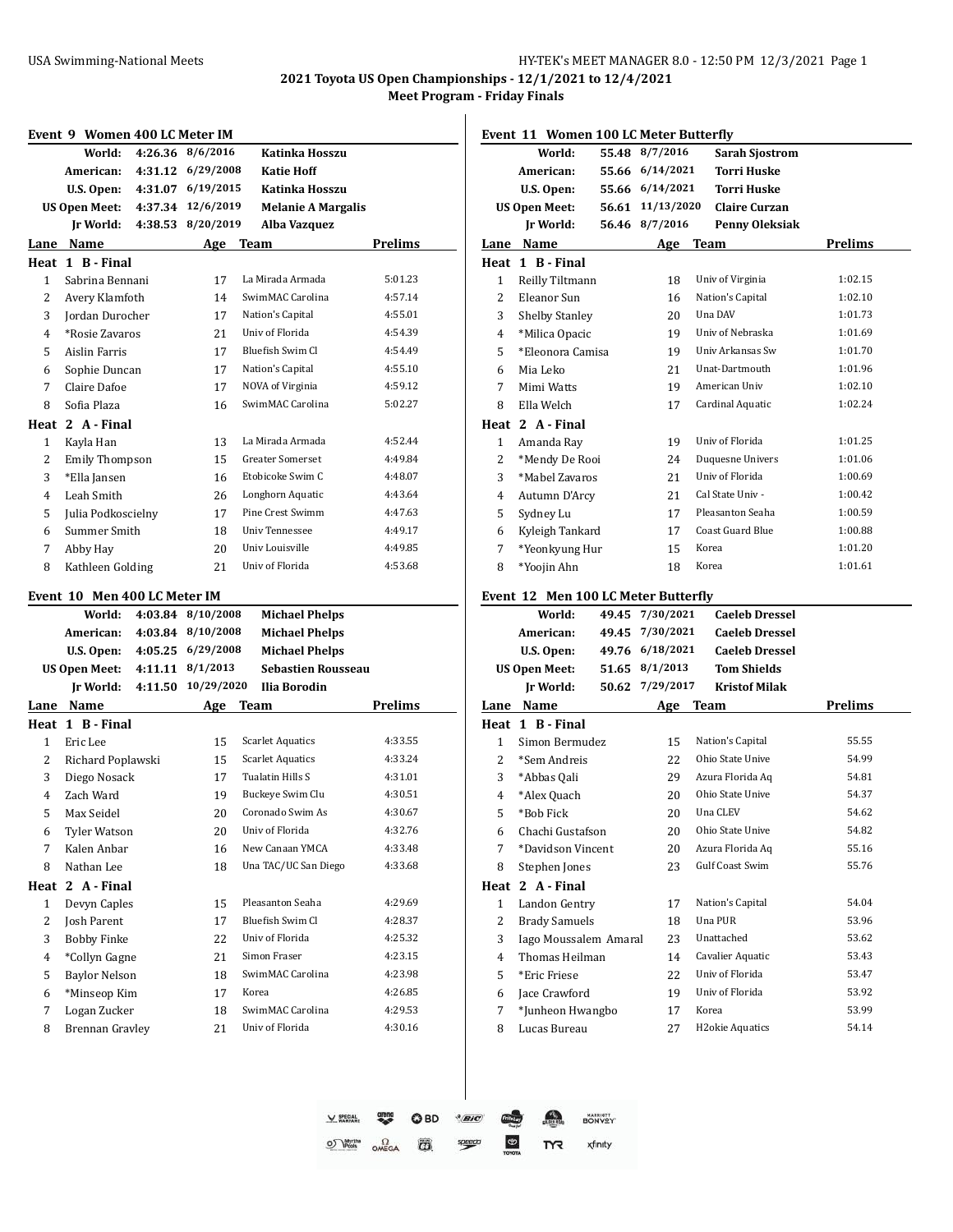**2021 Toyota US Open Championships - 12/1/2021 to 12/4/2021**

|                         |                                       |         | Event 13 Women 200 LC Meter Freestyle |                            |                    |
|-------------------------|---------------------------------------|---------|---------------------------------------|----------------------------|--------------------|
|                         | World:                                | 1:52.98 | 7/29/2009                             | <b>Federica Pellegrini</b> |                    |
|                         | American:                             | 1:53.61 | 7/31/2012                             | <b>Allison Schmitt</b>     |                    |
|                         | U.S. Open:                            | 1:54.40 | 6/25/2012                             | <b>Allison Schmitt</b>     |                    |
|                         | <b>US Open Meet:</b>                  | 1:56.06 | 12/3/2021                             | <b>Katie Ledecky</b>       |                    |
|                         | Ir World:                             | 1:55.43 | 7/24/2019                             | <b>Junxuan Yang</b>        |                    |
|                         | Lane Name                             |         | Age                                   | <b>Team</b>                | <b>Prelims</b>     |
|                         | Heat 1 B - Final                      |         |                                       |                            |                    |
| 1                       | Jillian Cox                           |         | 16                                    | Una TXLA                   | 2:06.68            |
| 2                       | *Brooklyn Douthwright                 |         | 18                                    | Univ Tennessee             | 2:05.92            |
| 3                       | <b>Blair Stoneburg</b>                |         | 17                                    | Treasure Coast A           | 2:04.78            |
| 4                       | Kathleen Golding                      |         | 21                                    | Univ of Florida            | 2:03.34            |
| 5                       | Autumn Haebig                         |         | 23                                    | Univ of Nebraska           | 2:03.36            |
| 6                       | Kayla Han                             |         | 13                                    | La Mirada Armada           | 2:05.05            |
| 7                       | Micayla Cronk                         |         | 18                                    | Univ of Florida            | 2:06.37            |
| 8                       | *Yeonkyung Hur                        |         | 15                                    | Korea                      | 2:06.79            |
|                         | Heat 2 A - Final                      |         |                                       |                            |                    |
| 1                       | Sierra Schmidt                        |         | 23                                    | Scottsdale A.C.            | 2:02.45            |
| 2                       | *Katrina Bellio                       |         | 17                                    | Etobicoke Swim C           | 2:01.34            |
| 3                       | *Julia Mrozinski                      |         | 21                                    | Univ Tennessee             | 2:01.19            |
| $\overline{4}$          | Katie Ledecky                         |         | 24                                    | Una FLOR                   | 1:56.06            |
| 5                       | Erin Gemmell                          |         | 16                                    | Nation's Capital           | 1:59.99            |
| 6                       | *Arina Openysheva                     |         | 22                                    | Univ Louisville            | 2:01.28            |
| 7                       | Camille Spink                         |         | 17                                    | Nation's Capital           | 2:02.38            |
| 8                       | <b>Talia Bates</b>                    |         | 20                                    | Univ of Florida            | 2:02.57            |
|                         |                                       |         |                                       |                            |                    |
|                         | Event 14 Men 200 LC Meter Freestyle   |         |                                       |                            |                    |
|                         |                                       |         |                                       |                            |                    |
|                         | World:                                | 1:42.00 | 7/28/2009                             | Paul Biedermann            |                    |
|                         | American:                             | 1:42.96 | 8/12/2008                             | <b>Michael Phelps</b>      |                    |
|                         | U.S. Open:                            | 1:44.10 | 7/1/2008                              | <b>Michael Phelps</b>      |                    |
|                         | <b>US Open Meet:</b>                  | 1:45.92 | 12/6/2019                             | <b>Townley T Haas</b>      |                    |
|                         | Jr World:                             | 1:45.92 | 11/19/2020                            | <b>Sunwoo Hwang</b>        |                    |
|                         | Lane Name                             |         | Age                                   | <b>Team</b>                | <b>Prelims</b>     |
|                         | Heat 1 B - Final                      |         |                                       |                            |                    |
| 1                       | *Ian Michal Karolczak                 |         | 20                                    | Univ of Virginia           | 1:55.96            |
| 2                       | John Clark                            |         | 21                                    | Unattached                 | 1:54.55            |
| 3                       | <b>Andrew Martin</b>                  |         | 20                                    | Xavier Universit           | 1:53.43            |
| 4                       | *Joaquin Gonzalez Pinero              |         | 19                                    | Univ of Florida            | 1:52.90            |
| 5                       | *Leo Fath                             |         | 22                                    | Simon Fraser               | 1:52.92            |
| 6                       | <b>Adam Chaney</b>                    |         | 19                                    | Univ of Florida            | 1:53.62            |
| 7                       | *Minjoon Kim                          |         | 17                                    | Korea                      | 1:55.21            |
| 8                       | Richard Poplawski                     |         | 15                                    | <b>Scarlet Aquatics</b>    | 1:56.66            |
|                         | 2 A - Final                           |         |                                       |                            |                    |
| $\mathbf{1}$            | Zach Ward                             |         | 19                                    | Buckeye Swim Clu           | 1:52.55            |
| $\overline{\mathbf{c}}$ | *Gus Borges                           |         | 22                                    | Pinnacle Racing            | 1:51.61            |
| 3                       | Thomas Heilman                        |         | 14                                    | Cavalier Aquatic           | 1:51.27            |
| $\overline{4}$          | Trey Freeman                          |         | 21                                    | Univ of Florida            | 1:49.17            |
| 5                       | *Hoe Yean Khiew                       |         | 19                                    | Malaysia                   | 1:50.02            |
| Heat<br>6               | *Oskar Lindholm                       |         | 20                                    | Univ of Florida            | 1:51.48            |
| 7<br>8                  | *Welson Wee Sheng Sim<br>Isaac Weigel |         | 24<br>18                              | Malaysia<br>Unat-Dartmouth | 1:52.09<br>1:52.88 |

|      | Event 15 Women 100 LC Meter Breaststroke  |                   |           |                                   |                    |
|------|-------------------------------------------|-------------------|-----------|-----------------------------------|--------------------|
|      | World:                                    | 1:04.13 7/25/2017 |           | Lilly King                        |                    |
|      | American:                                 | 1:04.13           | 7/25/2017 | <b>Lilly King</b>                 |                    |
|      | U.S. Open:                                | 1:04.45           | 8/7/2009  | <b>Jessica Hardy</b>              |                    |
|      | <b>US Open Meet:</b>                      | 1:04.45           | 8/7/2009  | <b>Jessica Hardy</b>              |                    |
|      | <b>Jr World:</b>                          | 1:04.35           | 7/29/2013 | <b>Ruta Meilutyte</b>             |                    |
|      | Lane Name                                 |                   | Age       | <b>Team</b>                       | Prelims            |
|      | Heat 1 B-Final                            |                   |           |                                   |                    |
| 1    | Jojo Randby                               |                   | 18        | Univ of Nebraska                  | 1:13.59            |
| 2    | *Maia Hall                                |                   | 19        | Univ of Nebraska                  | 1:13.26            |
| 3    | Laura Wright                              |                   | 20        | <b>Ball State Unive</b>           | 1:12.85            |
| 4    | Karina Kanary                             |                   | 16        | Longhorn Aquatic                  | 1:12.43            |
| 5    | Ella Stein                                |                   | 19        | Univ of Nebraska                  | 1:12.69            |
| 6    | Anna Kotonen                              |                   | 24        | Unattached                        | 1:13.17            |
| 7    | Alex Bader                                |                   | 22        | <b>Ball State Unive</b>           | 1:13.34            |
| 8    | Giovanna Baldacci                         |                   | 20        | Una BC/Boston College             | 1:13.63            |
|      | Heat 2 A - Final                          |                   |           |                                   |                    |
| 1    | Grace Rainey                              |                   | 17        | SwimMAC Carolina                  | 1:11.84            |
| 2    | Bella Cothern                             |                   | 20        | Univ Arkansas Sw                  | 1:11.48            |
| 3    | *Jing En Phee                             |                   | 24        | Malaysia                          | 1:10.73            |
| 4    | Hannah Bach                               |                   | 21        | Ohio State Unive                  | 1:09.79            |
| 5    | *Ahryoung Kim                             |                   | 15        | Korea                             | 1:10.51            |
| 6    | <b>Tylor Mathieu</b>                      |                   | 20        | Univ of Florida                   | 1:10.89            |
| 7    | *Marizel van Jaarsveld                    |                   | 22        | Una UIND                          | 1:11.74            |
| 8    | Bradi Jones                               |                   | 20        | Univ Arkansas Sw                  | 1:12.11            |
|      | Event  16   Men 100 LC Meter Breaststroke |                   |           |                                   |                    |
|      | World:                                    | 56.88             | 7/21/2019 | <b>Adam Peaty</b>                 |                    |
|      | American:                                 | 58.14 6/13/2021   |           | <b>Michael Andrew</b>             |                    |
|      | U.S. Open:                                | 58.14 6/13/2021   |           | <b>Michael Andrew</b>             |                    |
|      | <b>US Open Meet:</b>                      | 59.28             | 12/6/2019 | <b>Andrew L Wilson</b>            |                    |
|      | <b>Jr World:</b>                          | 59.01 8/23/2017   |           | Nicolo Martinenghi                |                    |
| Lane | <b>Name</b>                               |                   | Age       | Team                              | Prelims            |
|      | Heat 1 B - Final                          |                   |           |                                   |                    |
| 1    | Matt Steele                               |                   | 18        | Unattached                        | 1:04.51            |
| 2    | Luke Pusateri                             |                   | 19        | Una TAC/UC San Diego              | 1:04.05            |
| 3    | *Rashed Al-Tarmoom                        |                   | 22        | Azura Florida Aq                  | 1:03.50            |
| 4    | Nicholas Mahabir                          |                   | 16        | Coronado Swim As                  | 1:03.22            |
| 5.   | Hudson McDaniel                           |                   | 22        | Ohio State Unive                  | 1:03.39            |
| 6    | Marcus Mok                                |                   | 20        | Unattached                        | 1:03.53            |
| 7    | Kent Olsen-Stavrakas                      |                   | 30        | Colorado Stars                    | 1:04.38            |
| 8    | Ethan Hildesheim                          |                   | 18        | Una TAC/UC San Diego              | 1:04.51            |
| Heat | 2 A - Final                               |                   |           |                                   |                    |
| 1    | Raphael Rached Windmulle                  |                   | 18        | Univ of Florida                   | 1:03.05            |
| 2    | *Julio Horrego                            |                   | 23        | South Florida Aq                  | 1:02.67            |
| 3    | <b>Brandon Fischer</b>                    |                   | 32        | Unattached                        | 1:02.38            |
| 4    | Noah Nichols                              |                   | 19        | Univ of Virginia                  | 1:01.82            |
| 5    | *Likith Prema                             |                   | 23        | Una UIND/India                    | 1:02.34            |
| 6    | Reid Mikuta                               |                   | 20        | Auburn Universit                  | 1:02.60            |
| 7    | *Pavel Romanov                            |                   | 27        | Alpha Aquatics<br>Univ Pittsburgh | 1:02.77<br>1:03.11 |
| 8    | Jerry Chen                                |                   | 21        |                                   |                    |
|      |                                           |                   |           |                                   |                    |

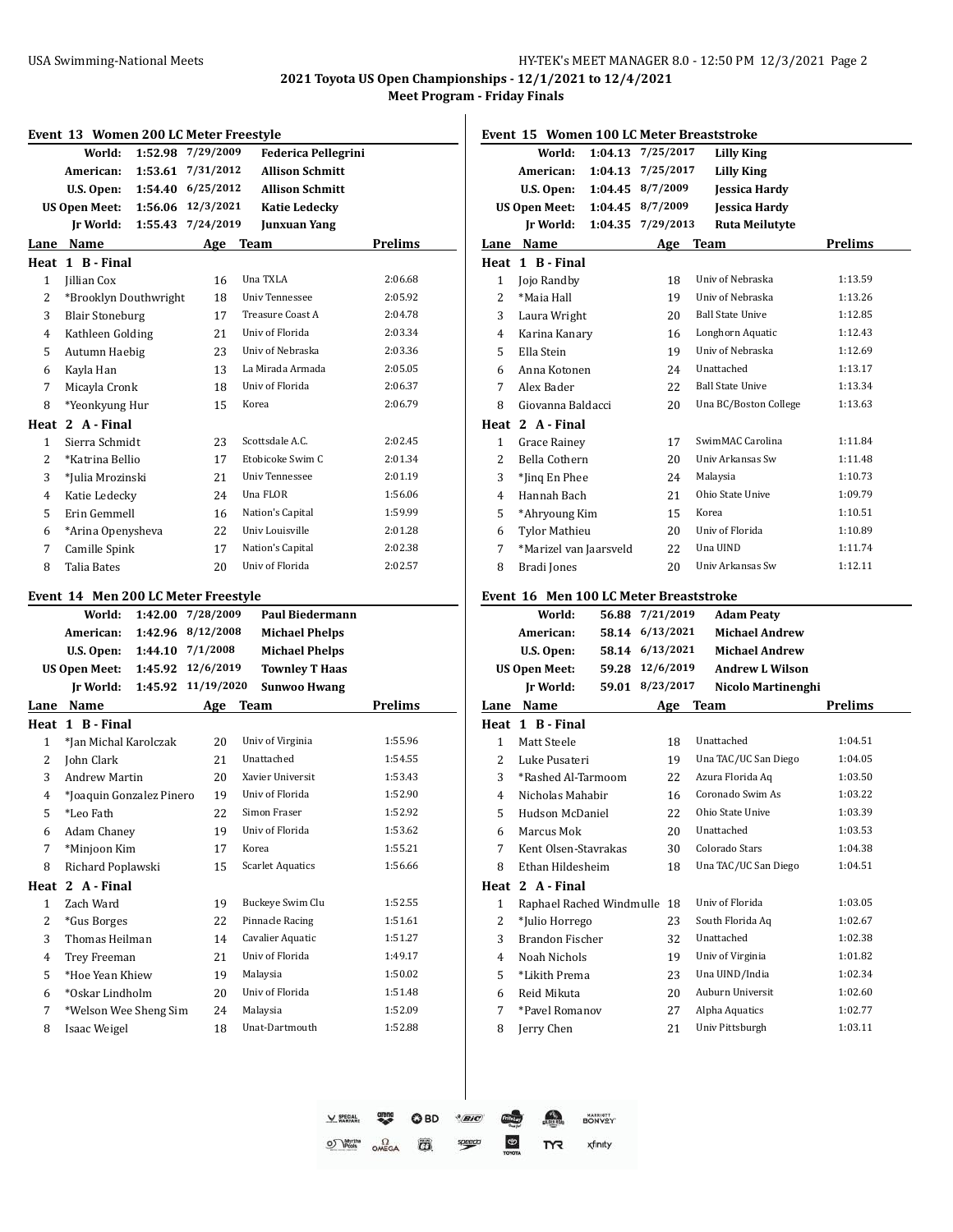**2021 Toyota US Open Championships - 12/1/2021 to 12/4/2021**

|        | World:                                      | 57.45 | Event 17 Women 100 LC Meter Backstroke<br>6/13/2021 | <b>Kaylee McKeown</b>                   |                                                                                                                                     |
|--------|---------------------------------------------|-------|-----------------------------------------------------|-----------------------------------------|-------------------------------------------------------------------------------------------------------------------------------------|
|        | American:                                   | 57.57 | 7/28/2019                                           | <b>Regan Smith</b>                      |                                                                                                                                     |
|        | U.S. Open:                                  | 57.92 | 6/14/2021                                           | <b>Regan Smith</b>                      |                                                                                                                                     |
|        | <b>US Open Meet:</b>                        | 58.63 | 12/6/2019                                           | <b>Phoebe M Bacon</b>                   |                                                                                                                                     |
|        | Ir World:                                   | 57.57 | 7/28/2019                                           | <b>Regan Smith</b>                      |                                                                                                                                     |
| Lane   | Name                                        |       |                                                     | <b>Team</b>                             | <b>Prelims</b>                                                                                                                      |
|        | Heat 1 B-Final                              |       | Age                                                 |                                         |                                                                                                                                     |
| 1      | <b>Emily Thompson</b>                       |       | 15                                                  | <b>Greater Somerset</b>                 | 1:03.71                                                                                                                             |
| 2      | *Brooklyn Douthwright                       |       | 18                                                  | Univ Tennessee                          | 1:03.60                                                                                                                             |
| 3      | Ali Tyler                                   |       | 18                                                  | George Mason Uni/George M               | 1:03.45                                                                                                                             |
| 4      | <b>Talia Bates</b>                          |       | 20                                                  | Univ of Florida                         | 1:03.04                                                                                                                             |
| 5      | Tatum Wall                                  |       | 17                                                  | Nation's Capital                        | 1:03.33                                                                                                                             |
|        |                                             |       |                                                     | Una FSPY                                |                                                                                                                                     |
| 6      | Clare Logan                                 |       | 15                                                  | Univ of Florida                         | 1:03.59                                                                                                                             |
| 7      | *Rosie Zavaros                              |       | 21                                                  |                                         | 1:03.61                                                                                                                             |
| 8      | *Chloe Isleta                               |       | 23                                                  | Una PSC                                 | 1:03.71                                                                                                                             |
|        | Heat 2 A - Final                            |       |                                                     |                                         |                                                                                                                                     |
| 1      | *Ella Varga                                 |       | 17                                                  | Calgary SwimClub                        | 1:02.99                                                                                                                             |
| 2      | Reilly Tiltmann                             |       | 18                                                  | Univ of Virginia                        | 1:02.49                                                                                                                             |
| 3      | Kobie Melton                                |       | 21                                                  | Univ Arkansas Sw                        | 1:02.09                                                                                                                             |
| 4      | Regan Smith                                 |       | 19                                                  | Una ALTO                                | 59.51                                                                                                                               |
| 5      | Anya Mostek                                 |       | 18                                                  | Phoenixville YM                         | 1:01.89                                                                                                                             |
| 6      | Summer Smith                                |       | 18                                                  | Univ Tennessee                          | 1:02.40                                                                                                                             |
| 7      | Leah Shackley                               |       | 15                                                  | Blair Regional Y                        | 1:02.71                                                                                                                             |
| 8      | Camille Spink                               |       | 17                                                  | Nation's Capital                        | 1:03.00                                                                                                                             |
|        | <b>Event 18 Men 100 LC Meter Backstroke</b> |       |                                                     |                                         |                                                                                                                                     |
|        | World:                                      |       |                                                     |                                         |                                                                                                                                     |
|        |                                             |       |                                                     |                                         |                                                                                                                                     |
|        |                                             | 51.85 | 8/13/2016                                           | <b>Ryan Murphy</b>                      |                                                                                                                                     |
|        | American:                                   | 51.85 | 8/13/2016                                           | <b>Ryan Murphy</b>                      |                                                                                                                                     |
|        | U.S. Open:                                  | 51.94 | 7/8/2009                                            | <b>Aaron Peirsol</b>                    |                                                                                                                                     |
|        | <b>US Open Meet:</b>                        | 52.51 | 8/7/2009                                            | <b>Nicholas Thoman</b>                  |                                                                                                                                     |
|        | Jr World:                                   | 52.53 | 8/6/2018                                            | <b>Kliment Kolesnikov</b>               |                                                                                                                                     |
|        | Lane Name                                   |       | Age                                                 | <b>Team</b>                             |                                                                                                                                     |
|        | Heat 1 B - Final                            |       |                                                     | Coast Guard Blue                        |                                                                                                                                     |
| 1      | Clayton Whetstine                           |       | 18                                                  | SwimMAC Carolina                        |                                                                                                                                     |
| 2      | Cam Abaqueta                                |       | 18                                                  |                                         |                                                                                                                                     |
| 3      | *Kibeen Yoo                                 |       | 18                                                  | Korea                                   |                                                                                                                                     |
| 4      | Caleb Maldari                               |       | 16                                                  | SwimMAC Carolina                        |                                                                                                                                     |
| 5      | *Dominik Niedzialek                         |       | 23                                                  | Una CLEV                                |                                                                                                                                     |
| 6      | Paul Retterer                               |       | 20                                                  | Una TASC                                |                                                                                                                                     |
| 7      | Stephen Jones                               |       | 23                                                  | <b>Gulf Coast Swim</b>                  |                                                                                                                                     |
| 8      | *Andras Tiszai                              |       | 21                                                  | U Indy                                  |                                                                                                                                     |
|        | Heat 2 A - Final                            |       |                                                     |                                         |                                                                                                                                     |
| 1      | *Richie Stokes                              |       | 21                                                  | Calgary SwimClub                        |                                                                                                                                     |
| 2      | Adam Chaney                                 |       | 19                                                  | Univ of Florida                         |                                                                                                                                     |
| 3      | <b>Yeziel Morales</b>                       |       | 25                                                  | Azura Florida Aq                        |                                                                                                                                     |
| 4      | *Vaggelis Makrygiannis                      |       | 21                                                  | Una TASC                                |                                                                                                                                     |
| 5      | Sam Stewart                                 |       | 24                                                  | Club Kick Start                         | <b>Prelims</b><br>58.01<br>57.23<br>57.10<br>56.60<br>57.05<br>57.16<br>57.76<br>58.29<br>56.26<br>56.12<br>55.76<br>54.18<br>55.55 |
| 6      | Jack Aikins                                 |       | 19                                                  | Univ of Virginia                        | 55.78                                                                                                                               |
| 7<br>8 | Blake Hanna<br>*Ian Venter                  |       | 23<br>22                                            | <b>Bearcat Aquatics</b><br>PEA Swimming | 56.12<br>56.32                                                                                                                      |

|        | World:                                       | 4:26.36 | 8/6/2016           | Katinka Hosszu                       |                    |
|--------|----------------------------------------------|---------|--------------------|--------------------------------------|--------------------|
|        | American:                                    | 4:31.12 | 6/29/2008          | <b>Katie Hoff</b>                    |                    |
|        | U.S. Open:                                   |         | 4:31.07 6/19/2015  | Katinka Hosszu                       |                    |
|        | <b>US Open Meet:</b>                         |         | 4:37.34 12/6/2019  | <b>Melanie A Margalis</b>            |                    |
|        | Ir World:                                    |         | 4:38.53 8/20/2019  | Alba Vazquez                         |                    |
|        | Lane Name                                    |         | Age                | <b>Team</b>                          | Prelims            |
|        | Heat 3 C-Final                               |         |                    |                                      |                    |
| 1      | *Sijin Kim                                   |         | 18                 | Korea                                | 5:06.99            |
| 2      | Karina Kanary                                |         | 16                 | Longhorn Aquatic                     | 5:04.16            |
| 3      | Sanna Peterson                               |         | 17                 | NOVA of Virginia                     | 5:03.39            |
| 4      | *Daisy Anderson                              |         | 20                 | Univ Pittsburgh                      | 5:02.55            |
| 5      | Chloe Kim                                    |         | 14                 | <b>Scarlet Aquatics</b>              | 5:03.18            |
| 6      | Ella Smith                                   |         | 17                 | Bluefish Swim Cl                     | 5:04.04            |
| 7      | Katie Russell                                |         | 17                 | NOVA of Virginia                     | 5:04.72            |
| 8      | Ella Myers                                   |         | 17                 | Nation's Capital                     | 5:07.37            |
|        | Alternates                                   |         |                    |                                      |                    |
| 1      | Brooke-lynn Clark                            |         | 17                 | Coast Guard Blue                     | 5:07.84            |
|        | Event 10 Men 400 LC Meter IM                 |         |                    |                                      |                    |
|        | World:                                       | 4:03.84 | 8/10/2008          | <b>Michael Phelps</b>                |                    |
|        | American:                                    |         | 4:03.84 8/10/2008  | <b>Michael Phelps</b>                |                    |
|        | U.S. Open:                                   |         | 4:05.25 6/29/2008  | <b>Michael Phelps</b>                |                    |
|        | <b>US Open Meet:</b>                         |         | 4:11.11 8/1/2013   | <b>Sebastien Rousseau</b>            |                    |
|        | Ir World:                                    |         | 4:11.50 10/29/2020 | Ilia Borodin                         |                    |
|        | Lane Name                                    |         | <b>Age</b>         | Team                                 | Prelims            |
|        | Heat 3 C - Final                             |         |                    |                                      |                    |
|        |                                              |         |                    |                                      |                    |
| 3      |                                              |         | 22                 | Unattacjed-Egypt/Egypt               | 4:37.33            |
| 4      | Mohamed Hegazy                               |         | 16                 | Korea                                | 4:33.90            |
| 5      | *Jihyeong Lee<br>Timmy Kubacki               |         | 22                 | <b>Cleveland State</b>               | 4:37.01            |
|        |                                              |         |                    |                                      |                    |
|        | <b>Event 11 Women 100 LC Meter Butterfly</b> |         |                    |                                      |                    |
|        | World:                                       |         | 55.48 8/7/2016     | <b>Sarah Sjostrom</b>                |                    |
|        | American:                                    |         | 55.66 6/14/2021    | Torri Huske                          |                    |
|        | U.S. Open:                                   |         | 55.66 6/14/2021    | <b>Torri Huske</b>                   |                    |
|        | <b>US Open Meet:</b>                         | 56.61   | 11/13/2020         | <b>Claire Curzan</b>                 |                    |
|        | <b>Jr World:</b>                             |         | 56.46 8/7/2016     | Penny Oleksiak                       |                    |
|        | Lane Name                                    |         | Age                | Team                                 | <b>Prelims</b>     |
|        | Heat 3 C - Final                             |         |                    |                                      |                    |
| 1      | Hana Shimizu-Bowers                          |         | 17                 | Badger Swim Club                     | 1:04.22            |
| 2      | <b>Tatum Wall</b>                            |         | 17                 | Nation's Capital                     | 1:03.04            |
| 3      | *Adela Vavrinova                             |         | 21                 | Univ Arkansas Sw                     | 1:02.42            |
| 4      | Molly Donlan                                 |         | 16                 | SwimMAC Carolina                     | 1:02.40            |
| 5      | *Kathryn Forrester                           |         | 17                 | Markham                              | 1:02.41            |
| 6<br>7 | Katie White<br>Kiara Anchrum                 |         | 17<br>18           | Bluefish Swim Cl<br>Xavier Universit | 1:02.60<br>1:03.27 |

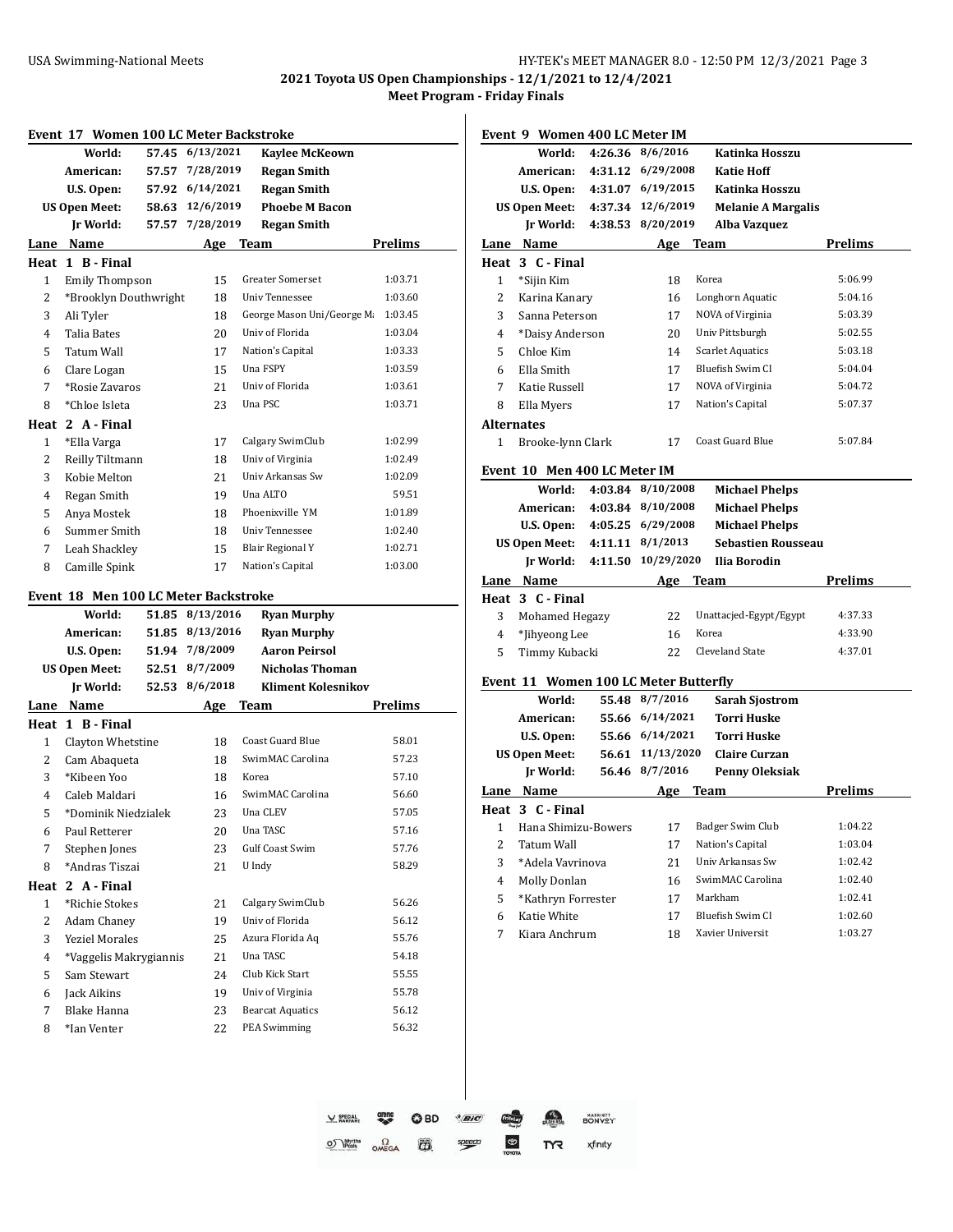**2021 Toyota US Open Championships - 12/1/2021 to 12/4/2021**

|        | World:                                | 49.45   | 7/30/2021            | <b>Caeleb Dressel</b>                             |                    |
|--------|---------------------------------------|---------|----------------------|---------------------------------------------------|--------------------|
|        | American:                             | 49.45   | 7/30/2021            | <b>Caeleb Dressel</b>                             |                    |
|        | U.S. Open:                            |         | 49.76 6/18/2021      | <b>Caeleb Dressel</b>                             |                    |
|        | <b>US Open Meet:</b>                  |         | 51.65 8/1/2013       | <b>Tom Shields</b>                                |                    |
|        | <b>Jr World:</b>                      | 50.62   | 7/29/2017            | <b>Kristof Milak</b>                              |                    |
|        | Lane Name                             |         |                      | Age Team                                          | <b>Prelims</b>     |
|        |                                       |         |                      | Heat 3 C - Final (#12 Men 100 LC Meter Butterfly) |                    |
| 1      | Bryce Henkel                          |         | 18                   | Una BC/Boston College                             | 56.94              |
| 2      | Matthew Szekely                       |         | 20                   | Una BC/Boston College                             | 56.55              |
| 3      | Rob Newell                            |         | 31                   | Swim UpHill                                       | 56.18              |
| 4      | Andrew Billitto                       |         | 16                   | West Florida Lig                                  | 55.78              |
| 5      | Kyle Floyd                            |         | 19                   | Una BC/Boston College                             | 55.95              |
| 6      | Loren Gillilan                        |         | 23                   | Cal State Univ -                                  | 56.43              |
| 7      | Everett Oehler                        |         | 18                   | Rockville Montgo                                  | 56.61              |
| 8      | Joey Mullen                           |         | 21                   | Xavier Universit                                  | 57.14              |
|        | <b>Alternates</b>                     |         |                      |                                                   |                    |
| 1      | Gage Hannewyk                         |         | 18                   | Xavier Universit                                  | 57.25              |
| 2      | Reid Miller                           |         | 18                   | SwimMAC Carolina                                  | 57.57              |
|        | Event 13 Women 200 LC Meter Freestyle |         |                      |                                                   |                    |
|        | World:                                | 1:52.98 | 7/29/2009            | <b>Federica Pellegrini</b>                        |                    |
|        | American:                             |         | 1:53.61 7/31/2012    | <b>Allison Schmitt</b>                            |                    |
|        | U.S. Open:                            |         | 1:54.40 6/25/2012    | <b>Allison Schmitt</b>                            |                    |
|        | <b>US Open Meet:</b>                  |         | 1:56.06 12/3/2021    | <b>Katie Ledecky</b>                              |                    |
|        | Jr World:                             | 1:55.43 | 7/24/2019            | Junxuan Yang                                      |                    |
|        | Lane Name                             |         | Age                  | Team                                              | <b>Prelims</b>     |
|        | Heat 3 C - Final                      |         |                      |                                                   |                    |
| 4      | Maren Conze                           |         | 16                   | Nation's Capital                                  | 2:08.71            |
|        | Event 14 Men 200 LC Meter Freestyle   |         |                      |                                                   |                    |
|        | World:                                | 1:42.00 | 7/28/2009            | <b>Paul Biedermann</b>                            |                    |
|        | American:                             | 1:42.96 | 8/12/2008            | <b>Michael Phelps</b>                             |                    |
|        | U.S. Open:                            |         | $1:44.10$ $7/1/2008$ | <b>Michael Phelps</b>                             |                    |
|        |                                       |         |                      |                                                   |                    |
|        |                                       |         |                      |                                                   |                    |
|        | <b>US Open Meet:</b>                  | 1:45.92 | 12/6/2019            | <b>Townley T Haas</b>                             |                    |
|        | Jr World:                             | 1:45.92 | 11/19/2020           | <b>Sunwoo Hwang</b>                               |                    |
|        | Lane Name                             |         | Age                  | <b>Team</b>                                       | Prelims            |
|        | Heat 3 C - Final                      |         |                      |                                                   |                    |
| 2      | *Junheon Hwangbo                      |         | 17                   | Korea                                             | 2:05.05            |
| 3      | Ryan Brimer                           |         | 22                   | Cal State Univ -                                  | 1:57.79            |
| 4<br>5 | Ryan Kirton<br>Noah Dyer              |         | 19<br>16             | Una TAC/UC San Diego<br>Machine Aquatics          | 1:56.70<br>1:57.45 |

|                   |                                        |         |                 | Event 15 Women 100 LC Meter Breaststroke |                                          |
|-------------------|----------------------------------------|---------|-----------------|------------------------------------------|------------------------------------------|
|                   | World:                                 | 1:04.13 | 7/25/2017       | <b>Lilly King</b>                        |                                          |
|                   | American:                              | 1:04.13 | 7/25/2017       | <b>Lilly King</b>                        |                                          |
|                   | U.S. Open:                             | 1:04.45 | 8/7/2009        | <b>Jessica Hardy</b>                     |                                          |
|                   | <b>US Open Meet:</b>                   | 1:04.45 | 8/7/2009        | <b>Jessica Hardy</b>                     |                                          |
|                   | Ir World:                              | 1:04.35 | 7/29/2013       | <b>Ruta Meilutyte</b>                    |                                          |
|                   | Lane Name                              |         | Age             | <b>Team</b>                              | <b>Prelims</b>                           |
|                   | Heat 3 C - Final                       |         |                 |                                          |                                          |
| $\mathbf{1}$      | <b>Emily Kantner</b>                   |         | 16              | NOVA of Virginia                         | 1:14.83                                  |
| $\overline{2}$    | Tatum Detwiler                         |         | 20              | Univ Pittsburgh                          | 1:14.41                                  |
| 3                 | Jacquee Clabeaux                       |         | 22              | George Mason Uni                         | 1:14.24                                  |
| 4                 | Avery Klamfoth                         |         | 14              | SwimMAC Carolina                         | 1:14.00                                  |
| 5                 | Tori Brostowitz                        |         | 16              | Schroeder YMCA S                         | 1:14.03                                  |
| 6                 | Eleanor Sun                            |         | 16              | Nation's Capital                         | 1:14.38                                  |
| 7                 | Ella Smith                             |         | 17              | Bluefish Swim Cl                         | 1:14.74                                  |
| 8                 | Anna Newman                            |         | 18              | Una DAV                                  | 1:16.34                                  |
|                   | Event 16 Men 100 LC Meter Breaststroke |         |                 |                                          |                                          |
|                   | World:                                 |         | 56.88 7/21/2019 | <b>Adam Peaty</b>                        |                                          |
|                   | American:                              |         | 58.14 6/13/2021 | Michael Andrew                           |                                          |
|                   | U.S. Open:                             |         | 58.14 6/13/2021 | <b>Michael Andrew</b>                    |                                          |
|                   | <b>US Open Meet:</b>                   |         | 59.28 12/6/2019 | <b>Andrew L Wilson</b>                   |                                          |
|                   | Ir World:                              |         | 59.01 8/23/2017 | Nicolo Martinenghi                       |                                          |
|                   | Lane Name                              |         | Age             | Team                                     | <b>Prelims</b>                           |
|                   | Heat 3 C - Final                       |         |                 |                                          |                                          |
| $\mathbf{1}$      | Matthew Lucky                          |         | 17              | Una MAC/SwimMAC                          | 1:05.46                                  |
| 2                 | <b>Jon Bernard</b>                     |         | 21              | Xavier Universit                         | 1:05.11                                  |
|                   |                                        |         |                 |                                          |                                          |
| 3                 | Joey Garberick                         |         | 20              | <b>Ball State Unive</b>                  | 1:05.06                                  |
| $\overline{4}$    | Matthew Kroll                          |         | 18              | SwimMAC Carolina                         |                                          |
| 5                 | *Eric Veit                             |         | 23              | Univ Delaware Sw                         |                                          |
| 6                 | James Fike                             |         | 40              | Unattached                               |                                          |
| 7                 | <b>Ben Delmar</b>                      |         | 16              | SwimMAC Carolina                         | 1:05.25                                  |
| 8                 | Jed Garner                             |         | 16              | Rockville Montgo                         | 1:04.78<br>1:04.90<br>1:05.08<br>1:05.47 |
| <b>Alternates</b> |                                        |         |                 |                                          |                                          |
| 1                 | Cael McLaren                           |         | 19              | Una DAV                                  | 1:05.66                                  |

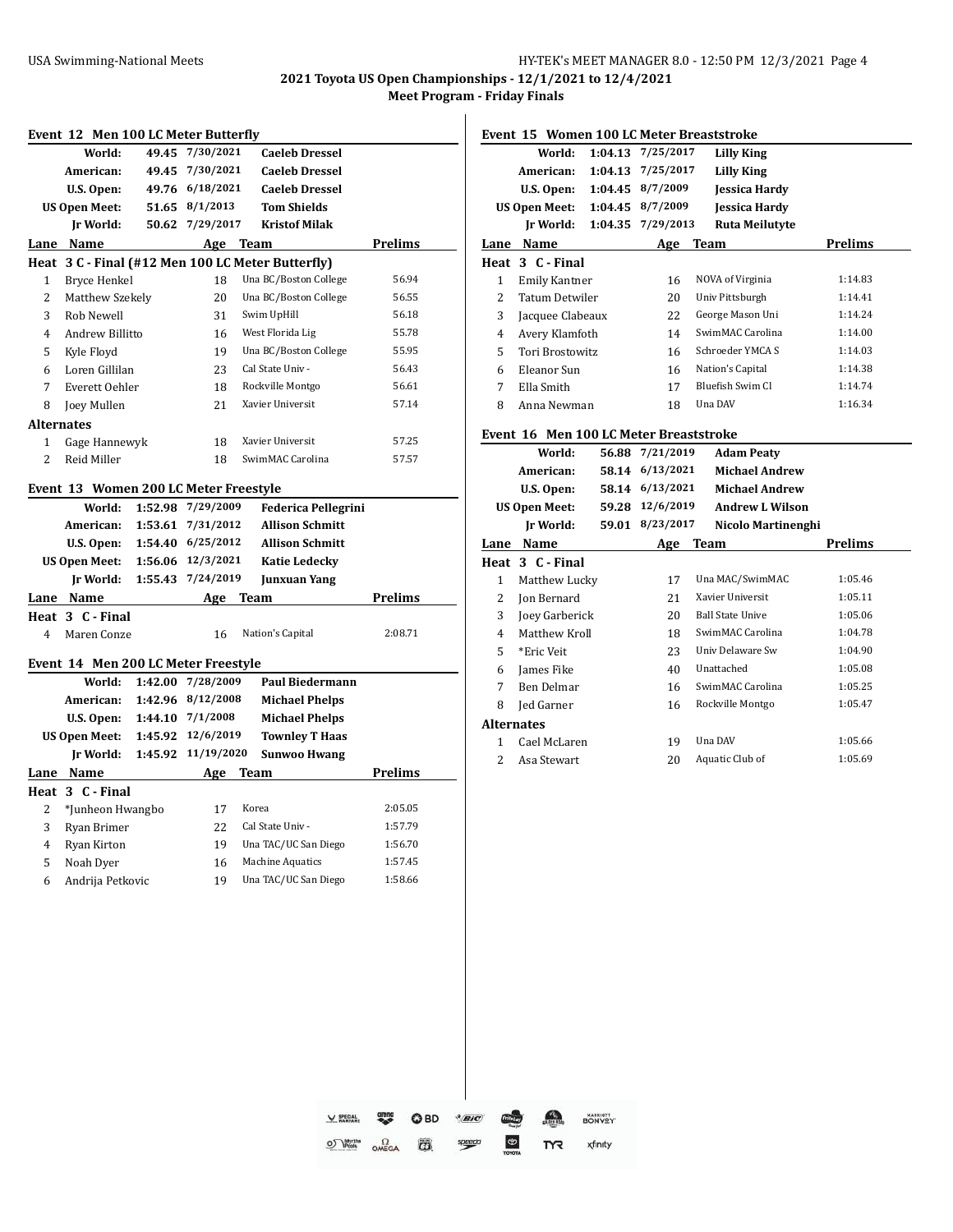# **2021 Toyota US Open Championships - 12/1/2021 to 12/4/2021**

## **Meet Program - Friday Finals**

|                   | Event 17 Women 100 LC Meter Backstroke |       |           |                                                      |                |
|-------------------|----------------------------------------|-------|-----------|------------------------------------------------------|----------------|
|                   | World:                                 | 57.45 | 6/13/2021 | <b>Kaylee McKeown</b>                                |                |
|                   | American:                              | 57.57 | 7/28/2019 | <b>Regan Smith</b>                                   |                |
|                   | U.S. Open:                             | 57.92 | 6/14/2021 | <b>Regan Smith</b>                                   |                |
|                   | <b>US Open Meet:</b>                   | 58.63 | 12/6/2019 | <b>Phoebe M Bacon</b>                                |                |
|                   | Ir World:                              | 57.57 | 7/28/2019 | <b>Regan Smith</b>                                   |                |
|                   | Lane Name                              |       | Age Team  |                                                      | <b>Prelims</b> |
|                   |                                        |       |           | Heat 3 C - Final (#17 Women 100 LC Meter Backstroke) |                |
| 1                 | Madesyn Ronquillio                     |       | 21        | Univ of Nebraska                                     | 1:05.17        |
| 2                 | <b>Aislin Farris</b>                   |       | 17        | Bluefish Swim Cl                                     | 1:04.53        |
| 3                 | Zuri Ferguson                          |       | 14        | Bluefish Swim Cl                                     | 1:04.47        |
| 4                 | <b>Haley Scholer</b>                   |       | 18        | Duquesne Univers                                     | 1:04.03        |
| 5                 | Sarah Rodrigues                        |       | 14        | North Jersey Blu                                     | 1:04.32        |
| 6                 | Ann Thompson                           |       | 16        | South Carolina S                                     | 1:04.49        |
| 7                 | Piper McNeil                           |       | 16        | American Energy                                      | 1:04.79        |
| 8                 | *Dylan Scholes                         |       | 17        | Markham                                              | 1:05.77        |
| <b>Alternates</b> |                                        |       |           |                                                      |                |
| 1                 | Caroline Chasser                       |       | 16        | <b>Blue Dolfins</b>                                  | 1:05.87        |
| $\overline{2}$    | *Seoyeon Sang                          |       | 16        | Korea                                                | 1:06.02        |
|                   | Event 18 Men 100 LC Meter Backstroke   |       |           |                                                      |                |
|                   | World:                                 | 51.85 | 8/13/2016 | <b>Ryan Murphy</b>                                   |                |
|                   | American:                              | 51.85 | 8/13/2016 | <b>Ryan Murphy</b>                                   |                |
|                   | U.S. Open:                             | 51.94 | 7/8/2009  | <b>Aaron Peirsol</b>                                 |                |
|                   | <b>US Open Meet:</b>                   | 52.51 | 8/7/2009  | Nicholas Thoman                                      |                |
|                   | Ir World:                              | 52.53 | 8/6/2018  | <b>Kliment Kolesnikov</b>                            |                |
|                   | Lane Name                              |       | Age       | <b>Team</b>                                          | <b>Prelims</b> |
|                   | Heat 3 C - Final                       |       |           |                                                      |                |
| 1                 | *Jeremy Kemp                           |       | 19        | Una DAV                                              | 1:00.07        |
| $\overline{2}$    | *Bartlomiej Swiderski                  |       | 23        | Una UIND                                             | 58.94          |
| 3                 | Zac Leith                              |       | 17        | Nation's Capital                                     | 58.80          |
| 4                 | <b>Thomas Farney</b>                   |       | 16        | NOVA of Virginia                                     | 58.67          |
| 5                 | Simon Bermudez                         |       | 15        | Nation's Capital                                     | 58.67          |
| 6                 | Andrew Billitto                        |       | 16        | West Florida Lig                                     | 58.85          |
| 7                 | *Kristofer Rogic                       |       | 22        | Cal State Univ -                                     | 59.17          |
| 8                 | Reid Miller                            |       | 18        | SwimMAC Carolina                                     | 1:00.26        |
| <b>Alternates</b> |                                        |       |           |                                                      |                |
| 1                 | Christian Thomas                       |       | 22        | Una XAV                                              | 1:00.89        |
|                   |                                        |       |           |                                                      |                |

 $QBD$ **BONVOY** V SPECIAL  $rac{area}{2}$  $B/C$ **Code**  $\sum_{x \in B}$  $\bigoplus$  $\overbrace{S}$  $\overline{\omega}$ xfinity  $<sub>speed</sub>$ </sub> m